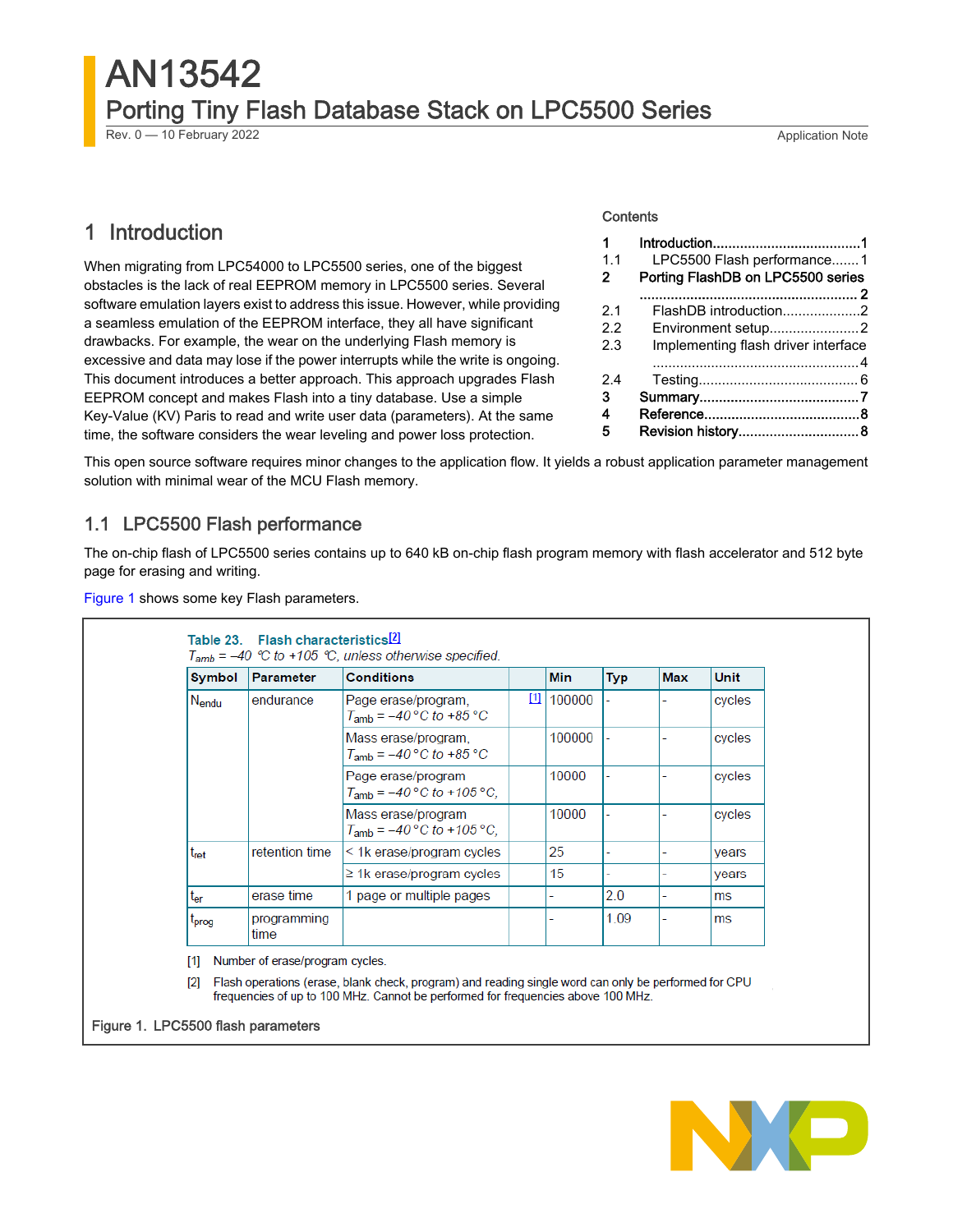<span id="page-1-0"></span>As shown in [Figure 1](#page-0-0), compared to LPC54000 series, the page erase and page programming time are very fast.

#### 1.1.1 Flash API in SDK

The Flash operation is via In Application Programming (IAP) API which is defined in MCUXpresso SDK. The SDK package can be download from [MCUXpresso SDK Builder](https://mcuxpresso.nxp.com/en/dashboard).

For detailed Flash API description, see Chapter 9 FLASH APIs in LPC55S6x/LPC55S2x/LPC552x User manual (document [UM11126](https://www.nxp.com/webapp/Download?colCode=UM11126)).

SDK provides examples of how to use flash API to operate Flash.

Flash example is in the SDK driver example folder:

\SDK\_2.X.X\_LPCXpresso55S69\boards\lpcxpresso55s69\driver\_examples\flashiap

If you are not familiar with LPC5500 series flash operation, go to Chapter 9 FLASH APIs and the flashiap example of SDK. Also, SDK provides a unified API across all LPC5500 series. When migrating from one chip to another inside LPC5500 series, there is no extra work. This application note uses LPC55S69 as an example and experiment platform.

# 2 Porting FlashDB on LPC5500 series

### 2.1 FlashDB introduction

FlashDB is an ultra-lightweight embedded database. It provides data storage solutions for embedded products. Different from traditional database based on file system, FlashDB combines the features of Flash. It has strong performance and reliability. Under the premise of ensuring low resource occupation, extend the service life of Flash as much as possible.

Home page: <https://github.com/armink/FlashDB>

Documentation: [https://armink.github.io/FlashDB/#/](https://armink.github.io/FlashDB/)

The FlashDB supports two database modes:

- Key-Value Database (KVDB): It is a non-relational database that stores data as a collection of key-value pairs. In KVDB, the key is used as a unique identifier. KVDB has simple operations and strong scalability.
- Time Series Database (TSDB): It stores data in time sequence. TSDB data has a timestamp, a large amount of data storage, and high insertion and query performance.

#### 2.2 Environment setup

#### 2.2.1 Hardware setup

Hardware: LPCXpresso55S69EVK.

Make sure you are familiar with this board. Find the getting stared tutorial from:

<https://www.nxp.com/document/guide/get-started-with-the-lpc55s69-evk:GS-LPC55S69-EVK>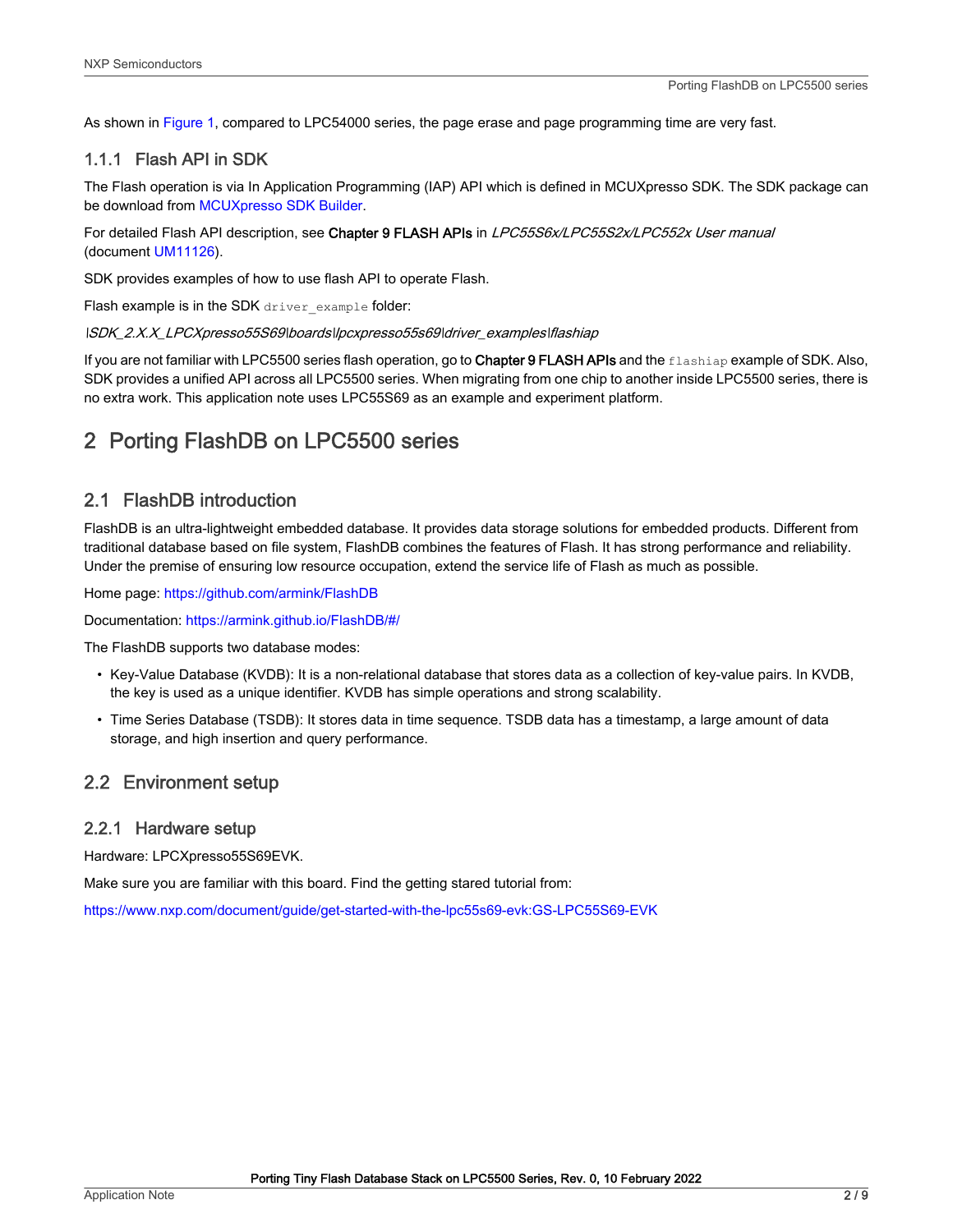

#### 2.2.2 Software setup

Download FlashDB source from the [github](https://github.com/armink/FlashDB) page. The folder structure of FlashDB is simple, as shown in Figure 3.

| Ħ                                  | demos<br>docs<br>$\blacksquare$ include file<br>$\blacksquare$ port $\leftarrow$ low level driver<br>$sumples$ examples<br>$\overbrace{\phantom{0}}^{\text{src}}$ flashDB sources $\overline{a}$<br>tests<br>.gitattributes |  |
|------------------------------------|-----------------------------------------------------------------------------------------------------------------------------------------------------------------------------------------------------------------------------|--|
|                                    | .travis.yml<br><b>LICENSE</b>                                                                                                                                                                                               |  |
|                                    | <b>**</b> README.md                                                                                                                                                                                                         |  |
|                                    | MA README_zh.md                                                                                                                                                                                                             |  |
| Figure 3. FlashDB folder structure |                                                                                                                                                                                                                             |  |

In the IDE setting, add the inc folder in the include path setting and add src, samples, and port into project, as shown in [Figure 4](#page-3-0).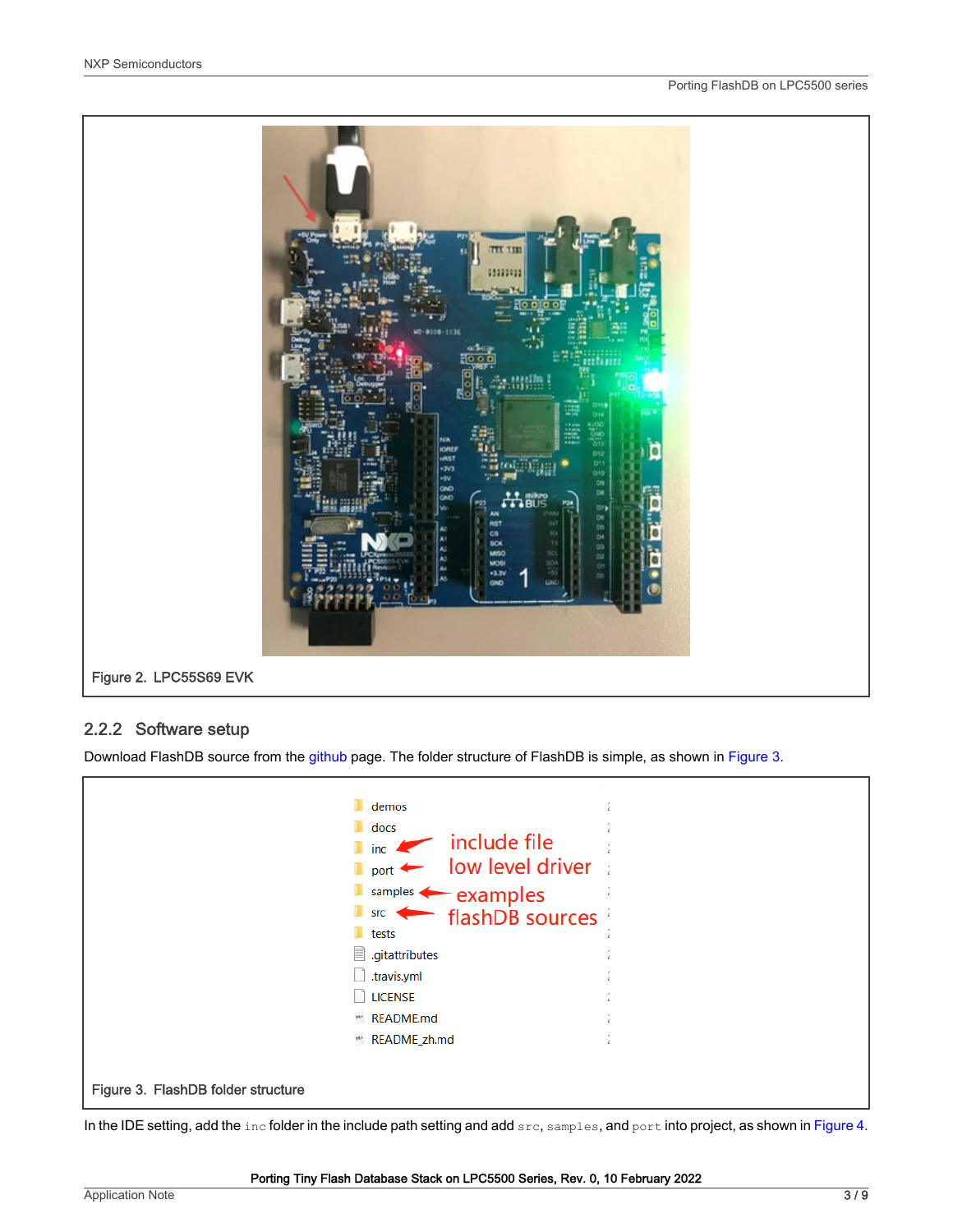<span id="page-3-0"></span>

#### NOTE

fal flash lpc55s69.c must be created by users.

### 2.3 Implementing flash driver interface

The most important step for porting FlashDB stack is to implement low-level Flash operation API. In FlashDB, fal, a simple flash abstraction layer, manages the low-level Flash operation. To define specific flash device objects, implement the operation functions of init, read, write, and erase according to their own Flash conditions.

#### 2.3.1 Init

```
static int init(void)
```
To define a global Flash configuration instance and initiate LPC on-chip Flash, call FLASH Init.



#### 2.3.2 Read

static int read(long offset, uint8 t \*buf, size t size)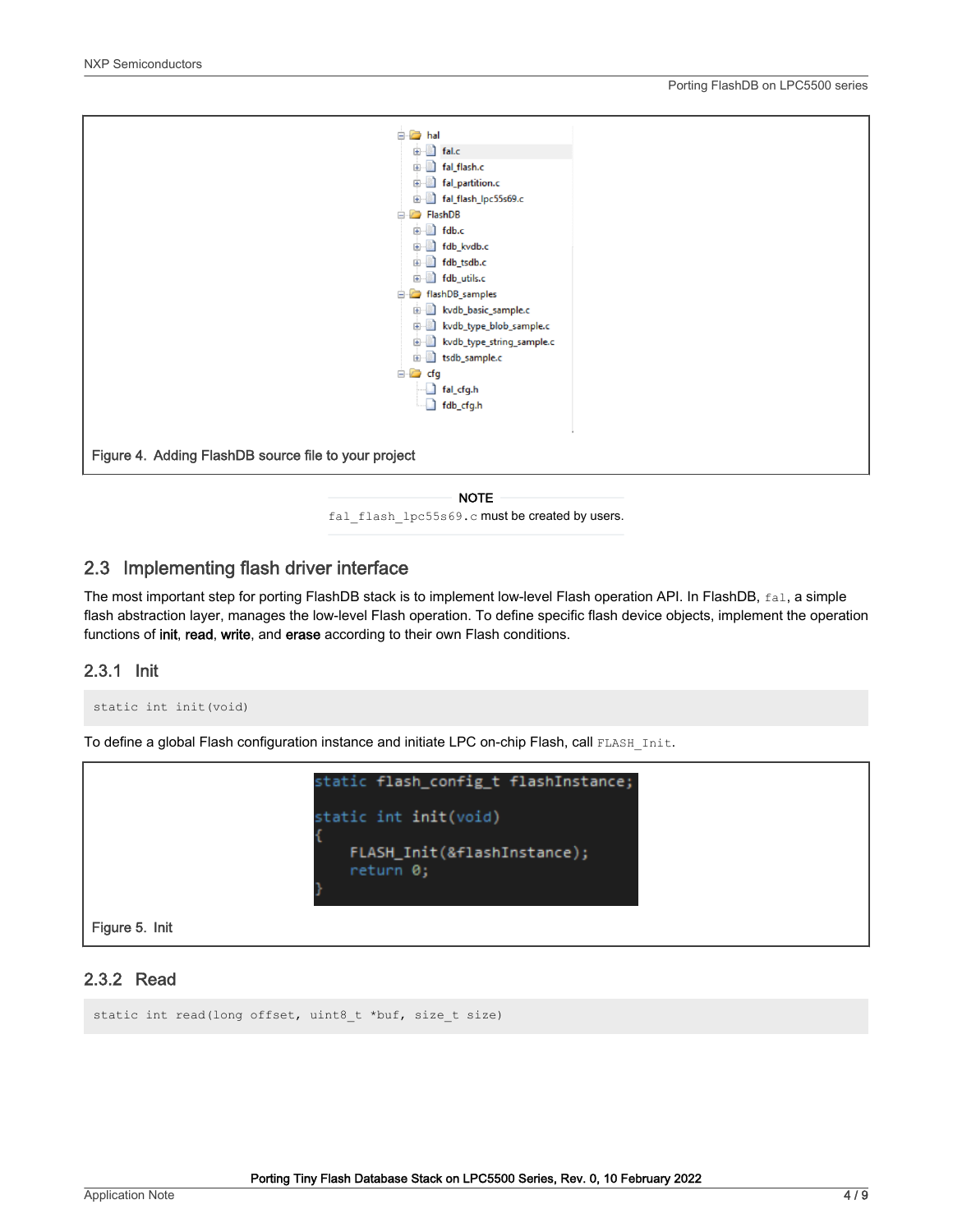

Figure 6. Read

#### NOTE

To read Flash data, use FLASH\_Read API not AHB reading. Thus, when AHB reads an erased (empty) page of Flash, the Hardfault issue is prevented.

#### 2.3.3 Erase

```
static int write(long offset, const uint8 t *buf, size t size)
```


#### Figure 7. Erase

#### 2.3.4 Write

```
static int erase(long offset, size_t size)
```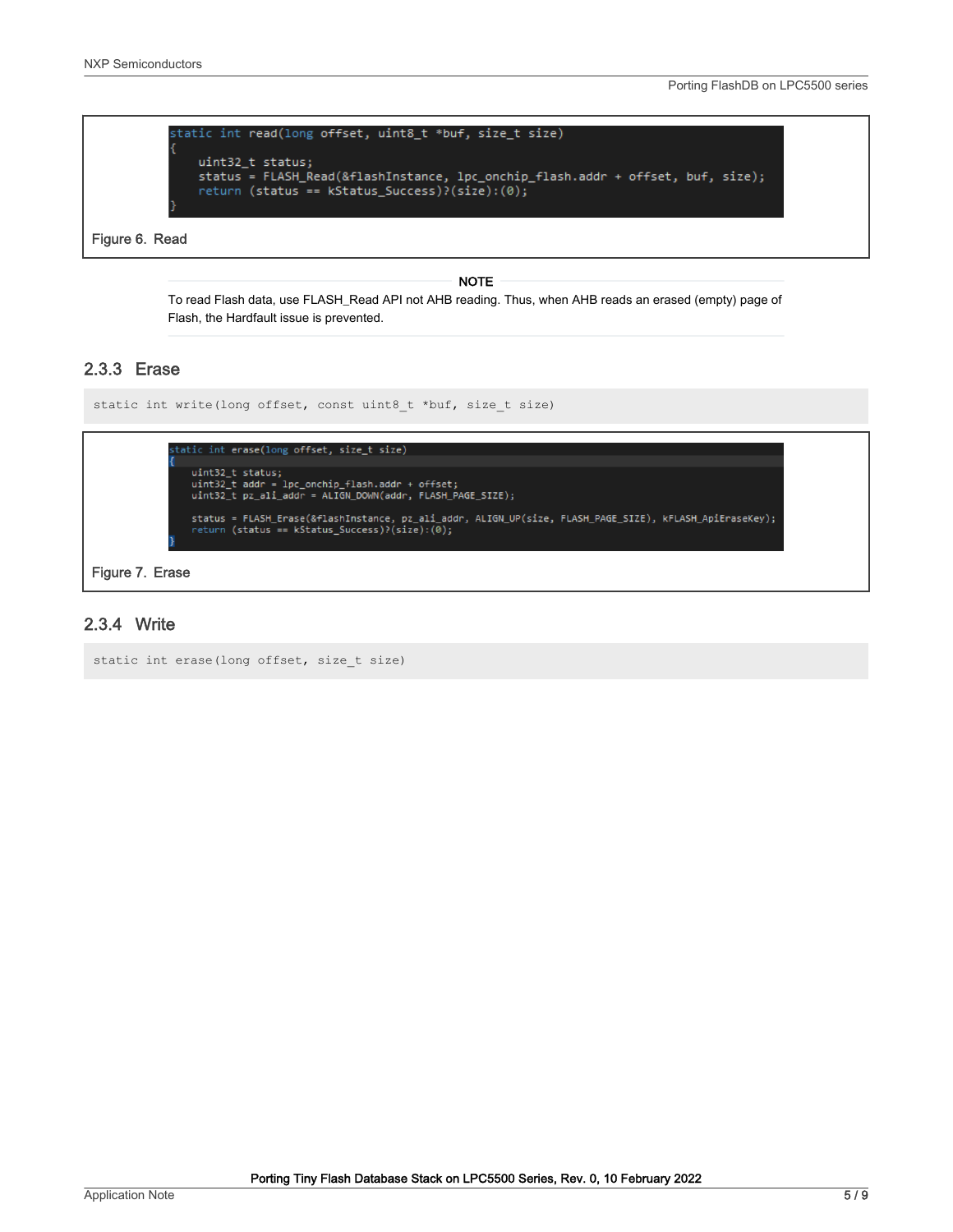<span id="page-5-0"></span>

The minimum program/erase unit of LPC5500 series is one page. It equals to 512 bytes. Before programming, make sure that the page is erased. We use FLASH VarifyErase to verify whether the current page is an erased page. If the current page is not an erased page, perform a read-modify-write operation on that page.

### 2.4 Testing

FlashDB provide simple example test code to demonstrate basic usage of flashDB.

Add test code in main.c:

```
static uint32_t boot_count = 0;static time_t boot_time[10] = \{0, 1, 2, 3\};
                  * default KV nodes
                 static struct <mark>fdb_default_kv_node default_kv_table[] =</mark> {
                            {"username", "armink", 0}, /* string KV */<br>{"password", "123456", 0}, /* string KV */<br>{"boot_count", &boot_count, sizeof(boot_count)}, /* int type KV */<br>{"boot_time", &boot_time, sizeof(boot_time)}, /* int array type KV */
                };
                  * KVDB object */
                 static struct fdb_kvdb kvdb = \{ \emptyset \};
                 static int <mark>counts = 0;</mark>
Figure 9. Defining FlashDB instance and test KV data
```
In  $\text{main.c}$ , initialize FlashDB instance and test FlashDB function with  $k\nu$  example.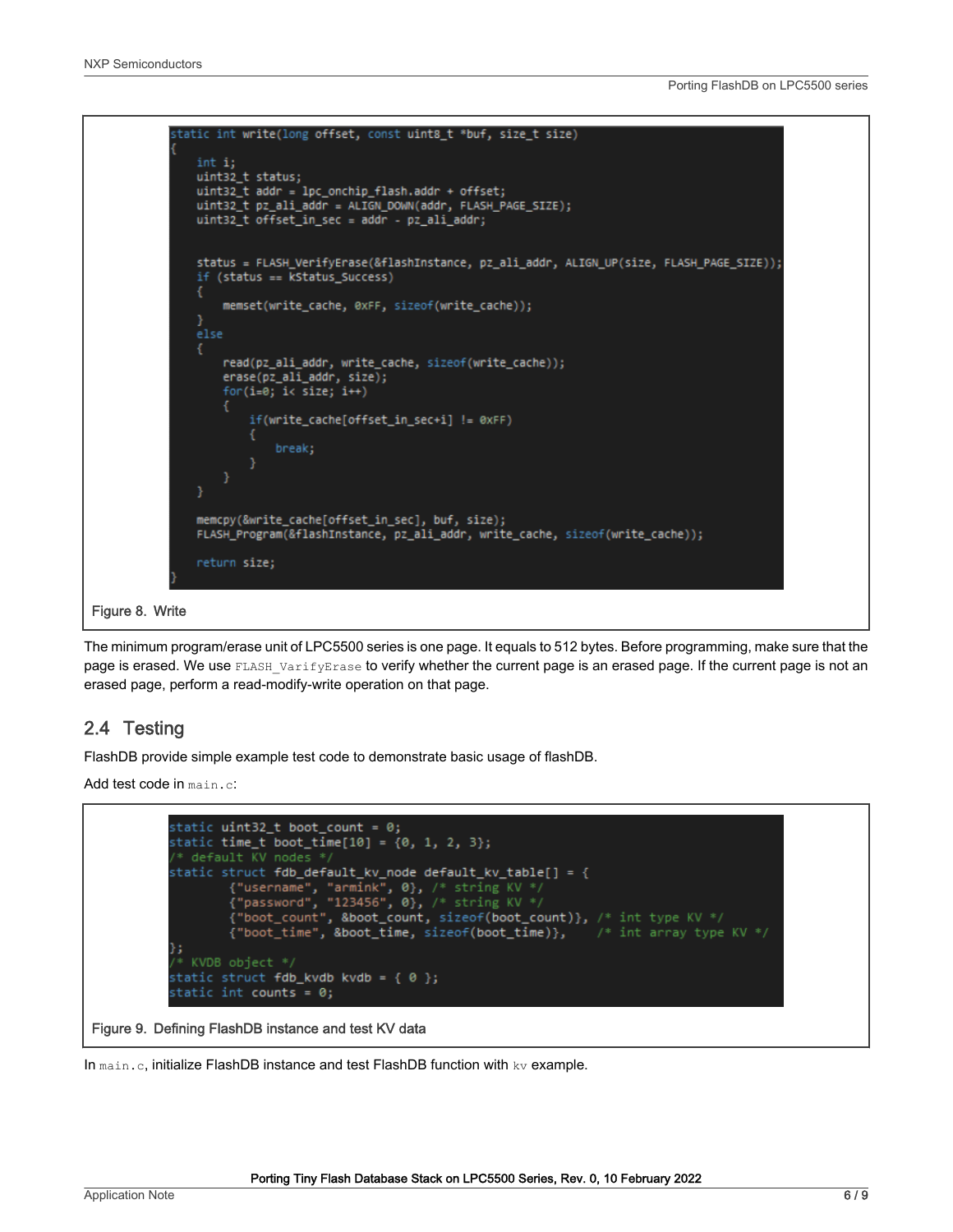<span id="page-6-0"></span>

The code can be found in the **\FlashDB\demos** folder. After adding the code, build/compile project and download to MCU. Open UART terminal software and reset the board. There is log output.

When the board is reset, the variable, boot count, increase every time. The reason is that the example code read boot cnt variable from database, increase by one, and save to database, as shown in Figure 11.

| [D/FAL] (fal flash init:65) Flash device  <br>lpc_onchip   addr: 0x00000000   len: 0x00080000   blk_size:                                                                               |
|-----------------------------------------------------------------------------------------------------------------------------------------------------------------------------------------|
| 0x00000200 linitialized finish.                                                                                                                                                         |
| $\square$ [32;22m[I/FAL] $\longrightarrow$ FAL partition table $\square$                                                                                                                |
| □[32;22m[I/FAL]   name   flash dev ] offset  <br>$length$ $ \Box$ $[0n]$                                                                                                                |
| $\square$ [32;22m [I/FAL]<br>-⊡ [0m                                                                                                                                                     |
| fdb_tsdb1   lpc_onchip   0x0001a000   0x00002000  □[0m<br>$\square$ [32; 22m [I/FAL]                                                                                                    |
| $\square$ [32; 22m [I/FAL]<br>$\frac{1}{2}$ fdb kvdb1 $\frac{1}{2}$ bc onchip $\frac{1}{2}$ 0x0001c000 $\frac{1}{2}$ 0x00004000 $\boxed{ \Box}$ [0m<br>$\Box$ [32;22m [I/FAL]<br>=⊡ ſom |
| $\square$ [32;22m[I/FAL] Flash Abstraction Layer (VO.5.0) initialize success. $\square$ [Om                                                                                             |
| [FlashDB][kv][env] (/FlashDB/src/fdb_kvdb.c:1608) KVDB size is 16384 bytes.                                                                                                             |
| [FlashDB] FlashDB V1.0.99 is initialize success.                                                                                                                                        |
| [FlashDB] You can get the latest version on https://github.com/armink/FlashDB.                                                                                                          |
|                                                                                                                                                                                         |
| [FlashDB][sample][kvdb][basic] get the 'boot_count' value is 32]                                                                                                                        |
| [FlashDB][sample][kvdb][basic] set the 'boot_count' value to 33]                                                                                                                        |
|                                                                                                                                                                                         |
|                                                                                                                                                                                         |
| [FlashDB][sample][kvdb][string] create the 'temp' string KV, value is: 36C                                                                                                              |
| [FlashDB][sample][kvdb][string] get the 'temp' value is: 36C<br>[FlashDB][sample][kvdb][string] set 'temp' value to 38C                                                                 |
| [FlashDB][sample][kvdb][string] delete the 'temp' finish                                                                                                                                |
| [FlashDB][sample][kvdb][string]                                                                                                                                                         |
|                                                                                                                                                                                         |
| [FlashDB][sample][kvdb][blob] create the 'temp' blob KV, value is: 36                                                                                                                   |
| [FlashDB][sample][kvdb][blob] get the 'temp' value is: 36                                                                                                                               |
| [FlashDB][sample][kvdb][blob] set 'temp' value to 38                                                                                                                                    |
| [FlashDB][sample][kvdb][blob] delete the 'temp' finish                                                                                                                                  |
| [FlashDB][sample][kvdb][blob]                                                                                                                                                           |
| Done!                                                                                                                                                                                   |
|                                                                                                                                                                                         |
| Figure 11. FlashDB example log                                                                                                                                                          |
|                                                                                                                                                                                         |

## 3 Summary

This application note summarizes Flash performance and key parameter of LPC5500 series. It describes how to port the FlashDB stack on to LPC5500 series.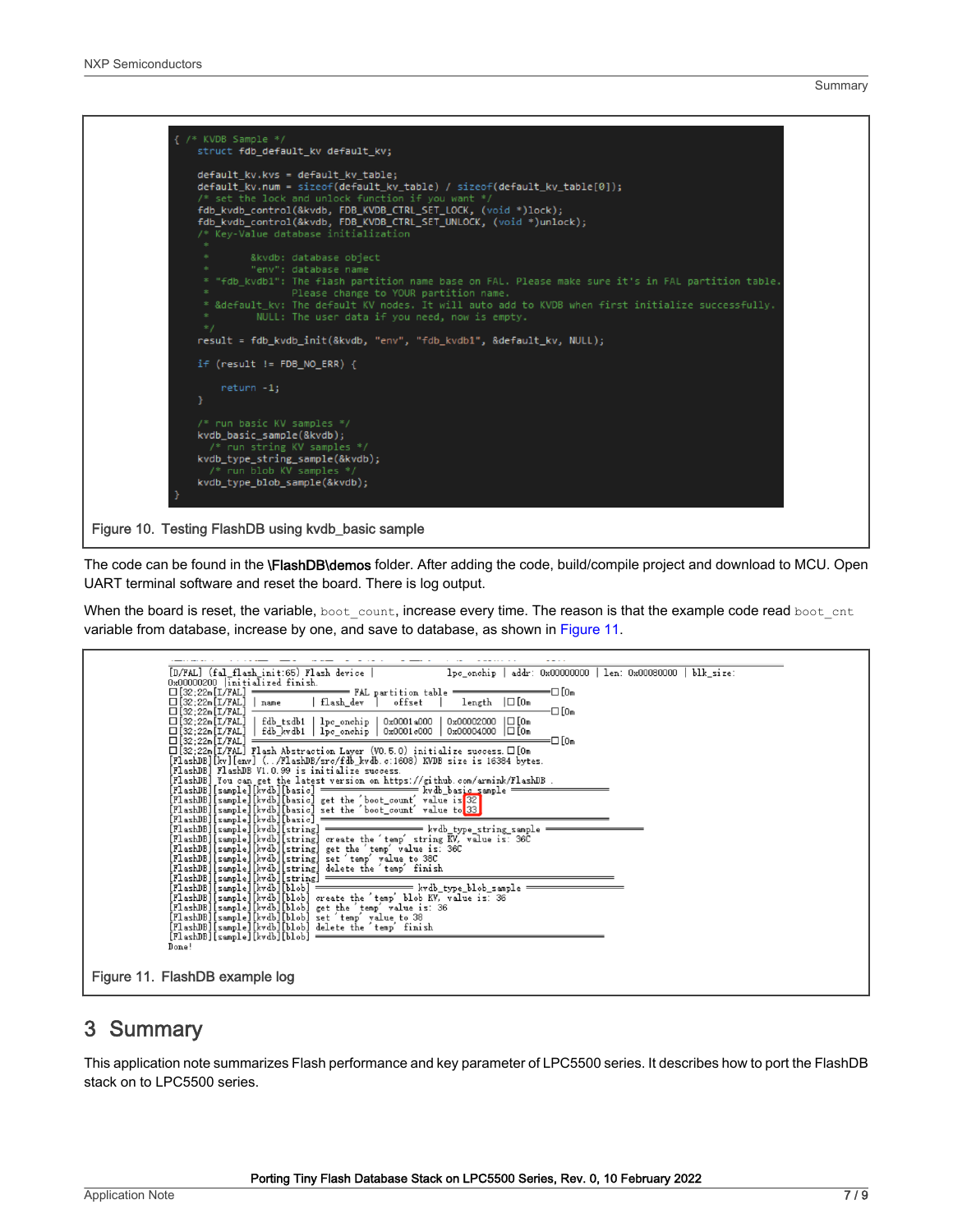# <span id="page-7-0"></span>4 Reference

- 1. <https://github.com/armink/FlashDB>
- 2. [https://armink.github.io/FlashDB/#/](https://armink.github.io/FlashDB/)

# 5 Revision history

| Rev. | Date             | <b>Description</b> |  |
|------|------------------|--------------------|--|
|      | 10 February 2022 | Initial release    |  |